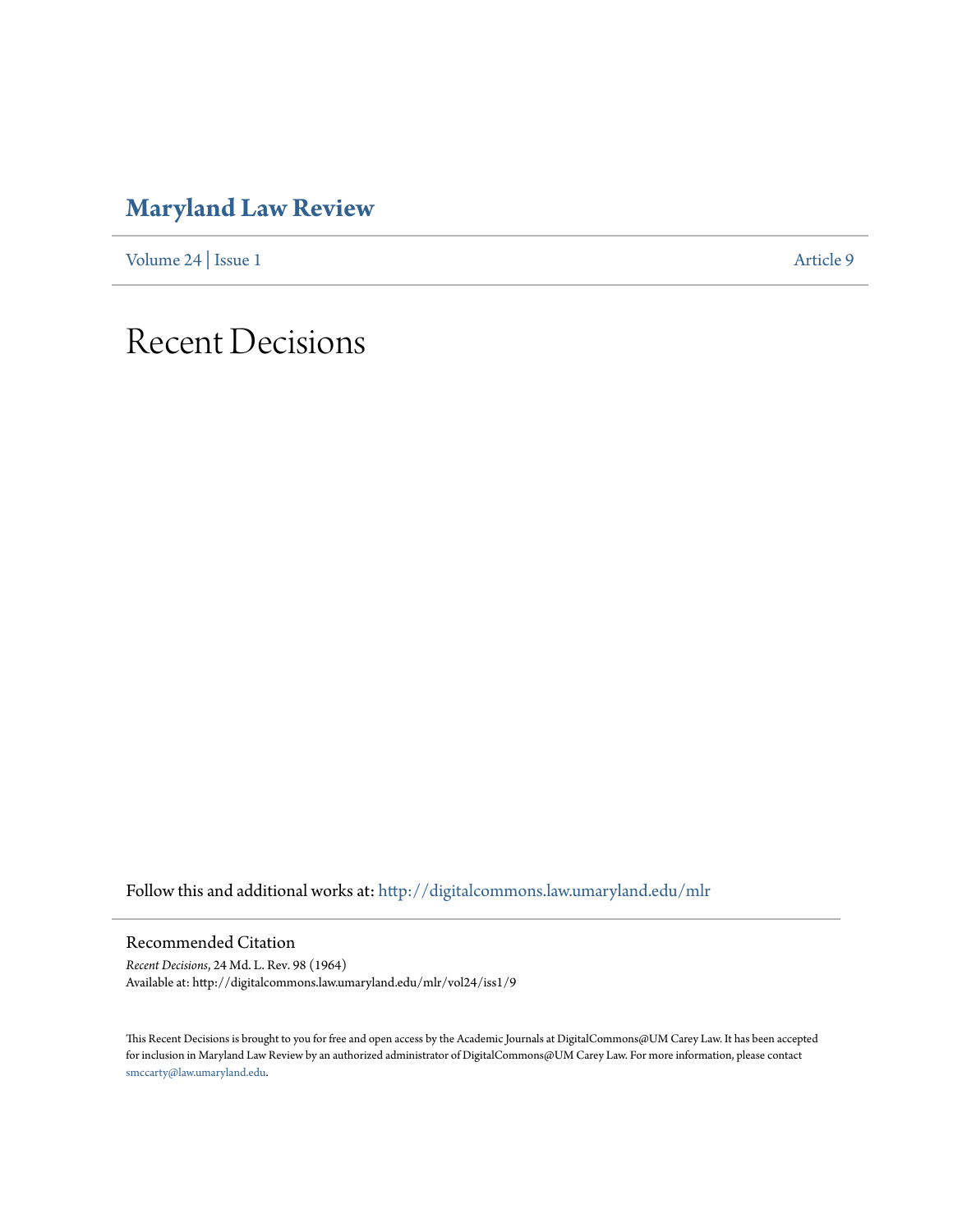## **Recent Decisions**

**Conflict Of Laws - Gambling Contract Not Enforceable As Against Public Policy Though Valid Where Entered Into.** *Intercontinental Hotels Corp. v. Golden,* 238 N.Y.S. 2d 33 (Sup. Ct. 1963). Plaintiff sought to recover in a New York court the amount of a gambling debt incurred by the defendant in Puerto Rico, a jurisdiction where gambling has been legalized. The Supreme Court, Appellate Division, in a 3-2 decision reversed a judgment for the plaintiff in the lower court, applying the traditional "choice of law" rule, that a contract's legality is ordinarily determined by the law of the place where it is made but that a state need not enforce a contract which is contrary to its public policy. **6** WILLISTON, **CONTRACTS** (Rev. ed. 1938), § 1792, p. 5095, and **RESTATEMENT, CONFLICT OF** LAWS (1934), § 612, p. 731. The majority held that the clear and strong public policy of New York would not allow a plaintiff to recover on a debt arising out of a gambling transaction even though gambling was legal where the debt arose. The Court asserted that the New York Constitution and Penal Law evidenced a long-standing policy against gambl- ing and that such a policy could not be disregarded even when an out-of-state transaction was involved. A strong dissenting opinion contended that the public policy of New York was not sufficiently expressive of forum policy against gambling to invalidate gambling agreements entered into *outside* the state's borders. The prohibitions against gambling, in the various state laws, were considered to be guidelines of conduct for the citizens of New York, within the borders of the state, and not intended to limit the citizen's activity outside the state or to be used to invalidate contracts completely valid where made.

In Maryland the Court of Appeals has followed the general "choice of law" rule, holding that contracts valid where made will be enforced in Maryland unless they are contrary to the public policy of this State. *Baltimore and Ohio R.R. Co. v. Glenn,* 28 Md. 287 (1868). Gambling contracts entered into *within* Maryland have been held to be contrary to the public policy of the State and hence invalid. *Spies v. Rosenstock,* 87 Md. 14, 39 A. 268 (1898). Whether the public policy of Maryland against gambling is meant to apply to gambling contracts made *outside* Maryland remains an open issue. The dissent points out that the increased respectability of gambling and the introduction of it into additional forums would indicate that a state's public policy should not so apply.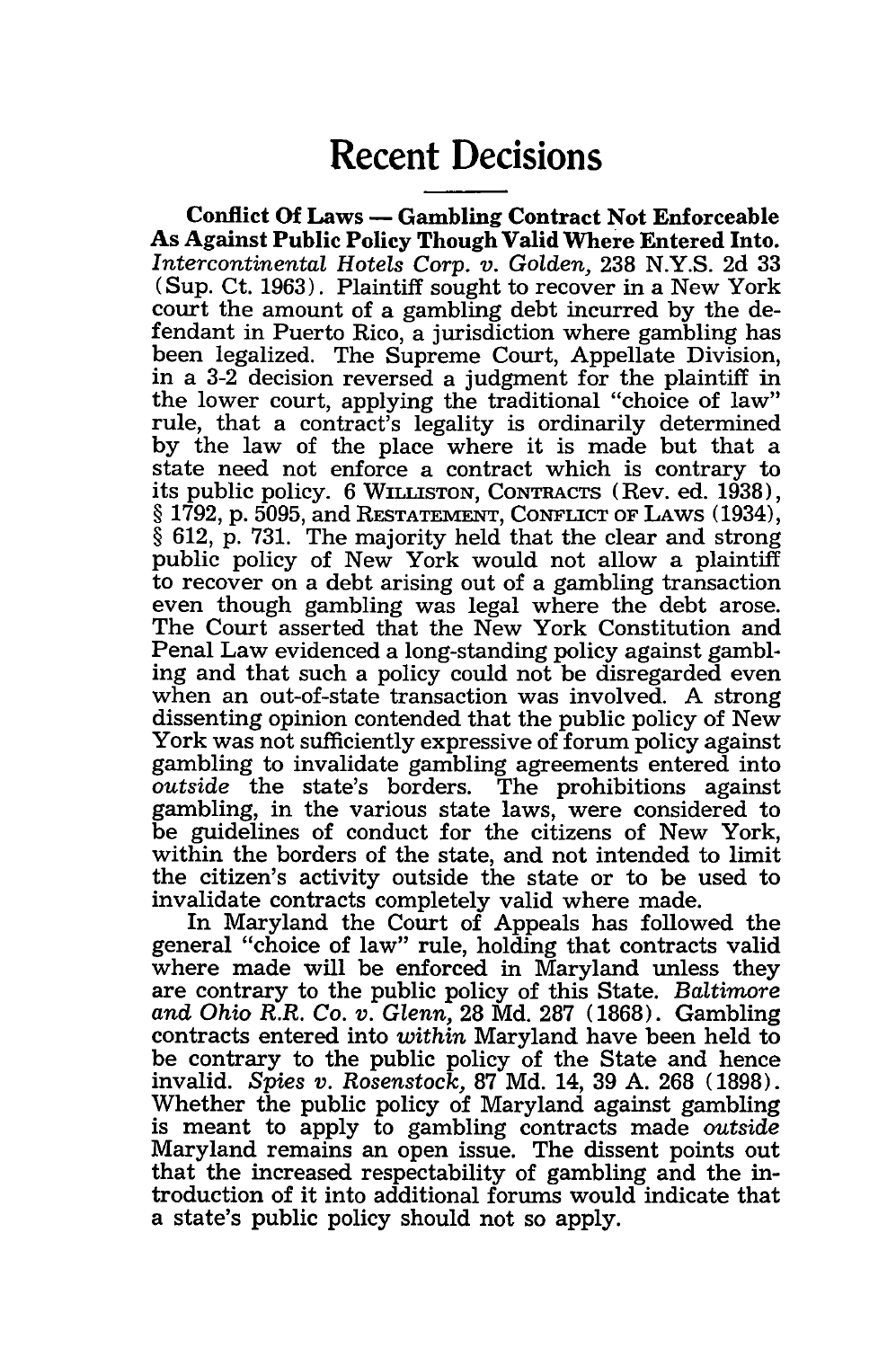International Law — Resident Member Of Cuban Delegation To United Nations Not Entitled To Diplomatic Immunity. United States of America ex rel. Casanova v. *Fitzpatrick,* 214 **F.** Supp. 425 **(S.D.N.Y. 1963).** Petitioner was a Cuban national serving as an attache and resident member of the Staff of the Permanent Mission of Cuba to the United Nations. He was arrested on a charge of con- $\tilde{Agent}$ 's Registration Act, 18 U.S.C. § 2155(b) (1958). He sought his release by habeas corpus on the grounds that he was entitled to diplomatic immunity and not subject to the jurisdiction of the court.

Petitioner claimed that the U.N. CHARTER, ART. 105, para. 2 was self-executing and required absolute and automatic diplomatic immunity for representatives of member nations and their staffs. The Court (Weinfeld, J.) rejected this contention, basing its decision on various reports from the San Francisco Conference in which the term "diplomatic immunity" was purposely avoided and wherein it was said that only a functional immunity, confined to acts necessary for the independent exercise of functions connected with the UN, was granted. The petitioner next contended that under U.S. Const. Art. III, Sec. 2, and 28 U.S.C.  $§ 1251(a)(2)$  (1958), which gives the Supreme Court exclusive jurisdiction against public ministers of foreign states, the District Court was without jurisdiction. The Court rejected this claim also, stating that this section of the Constitution and the judicial code applies only to diplo- matic representatives accredited to the United States. The essence of the petitioner's claim, however, was that he was entitled to immunity under Art. 5, § 15 (2) of the Headquarters Agreement of the United Nations, 61 **STAT. 762**  $(1947)$ . Section 15(1) of this Headquarters Agreement provides for diplomatic immunity for the principal resident representative to the United Nations from each nation, while section  $15(2)$  provides for diplomatic immunity for "such resident members of their staffs as may be agreed upon between the Secretary-General, the Government of the United States and the Government of the member concerned  $* * *$ ." The Court, interpreting section 15(2), decided (1) that the State Department certificate, stating that there was no agreement to extend to petitioner diplo- matic immunity, did not foreclose the Court from considering the question and,  $(2)$  that section  $15(2)$  requires an agreement as to each individual on a staff and not, as petitioner contended, to categories of staff personnel. The Court then denied the petition for writ of habeas corpus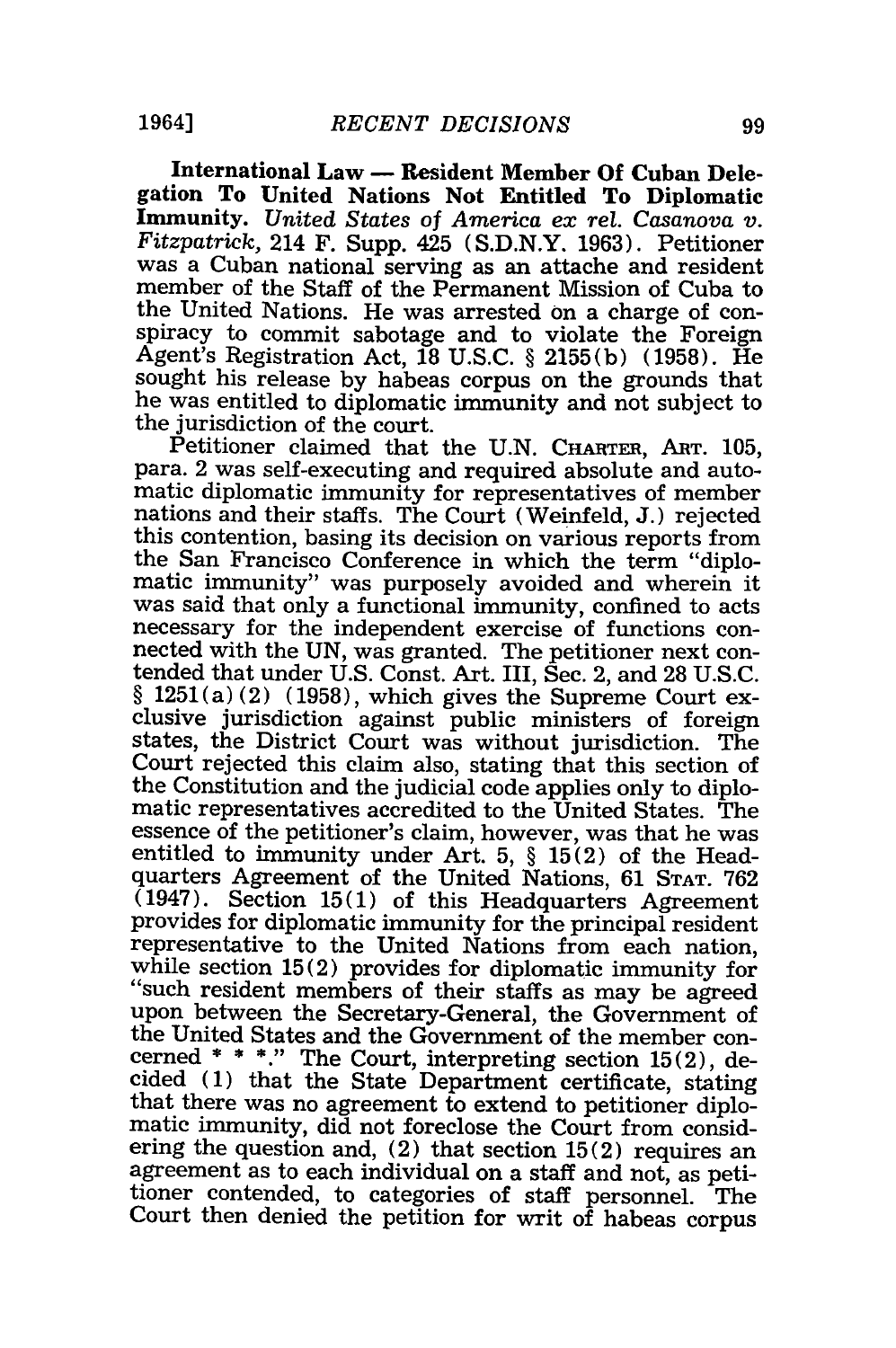and held that the issuance of a visa and a landing card to the petitioner was nothing more than part of the United States' obligation under Art. 4, §§ 11 and 13 of the Headquarters Agreement not to impede petitioner's transit to UN Headquarters, and was not an agreement by the United States under Art. 5, § 15(2) to extend diplomatic immunity to petitioner. For further reference see *United States v. Coplan,* 84 F. Supp. 472 (S.D.N.Y. 1949) and Gross, *Immunities and Privileges of Delegations to the United Nations,* 16 International Organizations 483 (1962).

Joint Tenancy **-** Felonious **Killer Barred From** Acquir- ing Deceased's Share **Of** Property Held In Joint Tenancy. *In re Cox Estate, ......* Mont *......*, 380 P. 2d 584 (1963). In a Probate Court action to determine and declare the rights and interests in the estate of deceased, Bess Cox, the court determined that she was feloniously killed by her husband, who then committed suicide. Husband and wife had owned certain real property in joint tenancy. The heirs of the dead husband brought this action to establish their claim to the wife's undivided one half interest in the property. Their claim was that their ancestor, the husband, had become the sole owner of the property at the instant he killed his wife and that it was outside the province of the judiciary to modify in any way the right of survivorship in a joint tenancy, a matter established by statute without any exceptions. The Probate Court ruled that the plaintiffs had no right to the wife's share. The Supreme Court of Montana affirmed and dismissed the plaintiff's argument as being contradictory to the equitable doctrine of preventing one from benefiting from his own wrong. The majority asserted that a substantial benefit would accrue to the tenant who kills his co-tenant and then himself, though the enjoyment of the benefit is postponed to his heirs.

The Court cited the Maryland case of *Price v. Hitaffer,* 164 Md. 505, 165 A. 470 (1933), in which the Court of Appeals applied this doctrine and denied a felonious killer and his heirs their rights, as statutory heirs, to the victim's estate. The Montana Supreme Court could find no reason for treating statutes concerning joint tenancy differently from those concerning intestate succession. In view of the equities of the case a constructive trust was placed on the wife's share of the joint tenancy. The husband, being a trustee holding title to the wife's share for the benefit of her heirs, thus lacked a beneficial interest which the appellants could claim to have inherited. Similar results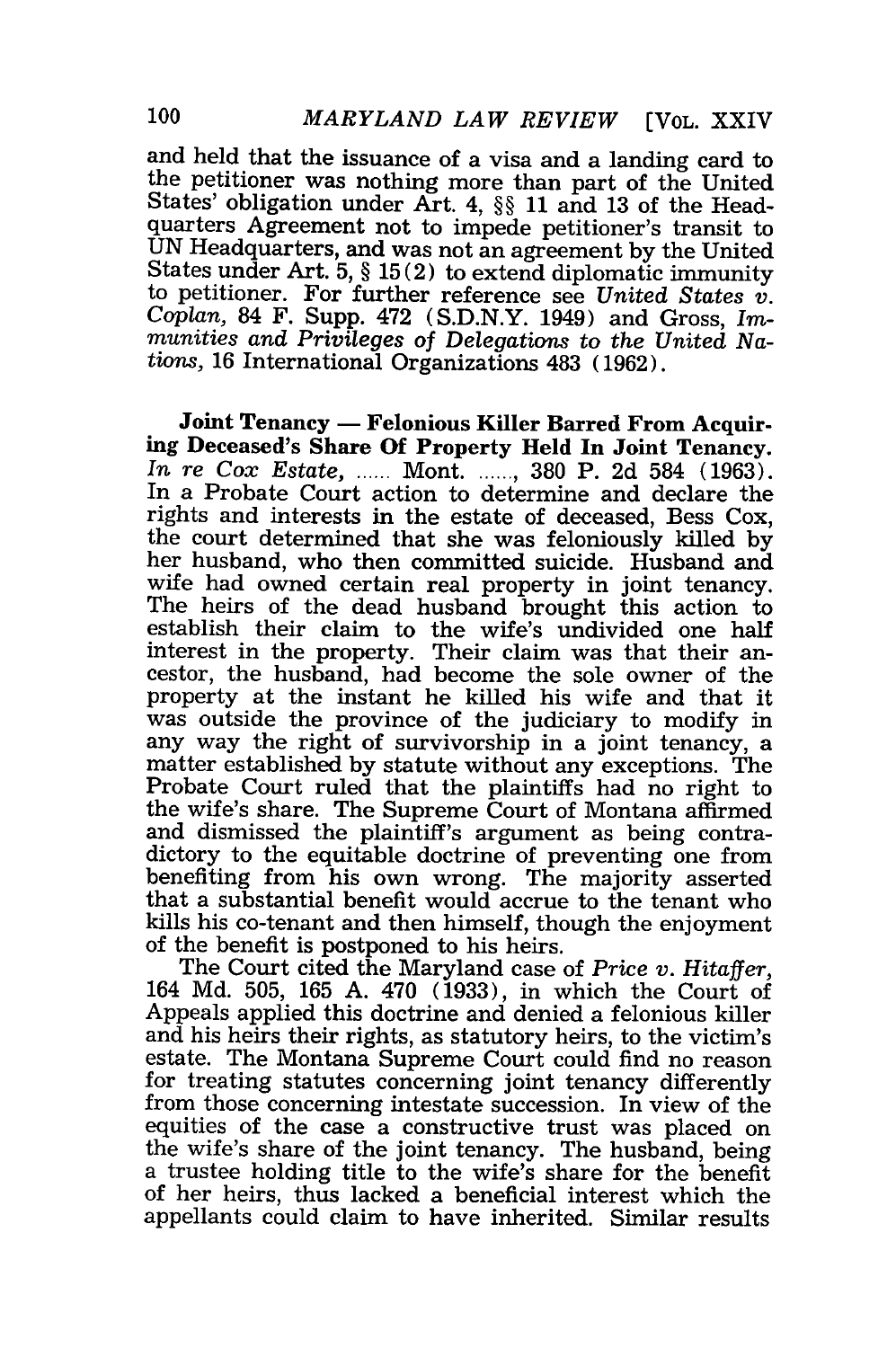have been reached in several recent cases. See *Budwit v. Herr,* 339 Mich. 265, 63 N.W. 2d 841 (1954) and *Cowan v. Pleasant,* **263** S.W. **2d** 494 **(Ky. 1953). A** thorough analysis of this point is found in 17 Md. L. Rev. 45 (1957).<br>For further reference see 4 SCOTT, TRUSTS (2d ed. 1956) For further reference see 4 Scourr, **TRUSTS** (2d ed. 1956) Ch. 13, § 493.2; **RESTATEMENT, RESTITUTION** (1937) § 188; **18 Md.** L. Rev. **266 (1959).**

Parent **And** Child **-** Parental Liability For Malicious Conduct **Of A** Minor Child. *General Insurance Company of America v. Faulkner,* **259 N.C. 317, 130 S.E. 2d** 645 **(1963).** Freddie Faulkner, an eleven-year-old living with his parents, was admitted to have maliciously and wilfully set fire to the furnishings of Teachers Memorial School proxi- mately causing damage in the amount of **\$2,916.50.** The plaintiff insurer, as subrogee to the school, brought this action for **\$500.00,** the maximum limit, under a North Carolina statute, Gen. Stat. **N.C.** § **1-538.1** (Cum. Supp. **1961),** imposing vicarious liability upon the parents of minors for "damages for malicious or wilfull destruction of property **by** minors". Defendants demurred to the complaint, claiming that the statute was unconstitutional. The Supreme Court of North Carolina conceded that the statute reversed the established common law rule, whereby parents were not liable for the torts of their children, but held that such statute was not a failure of due process of law under State or Federal Constitutions. North Carolina is the third state to uphold the constitutionality of these statutes; see *Kelly v. Williams,* 346 S.W. **2d** 434 (Tex. Civ. App. 1961) and *Palmyra Board of Education, Burlington County v. Hansen,* 56 N.J. Super. 567, 153 A. 2d 393 (1959).

Thirty-two states now have similar anti-vandalism statutes, 40 North Carolina L. Rev. 619 (1962). The primary purpose of these statutes is to fight juvenile delinquency and, under equitable principles, to relieve the innocent parties of part of the financial burden resulting from such activities by juveniles. These statutes vary in form, although they have essentially the same effect. In California the liability is in addition to any existing liability imposed by law, Cal. Civil Code § 1714.1. In Tennessee there is no liability on parents if they can show exercise of due care and diligence, Tenn. Code Anno. § 37-1003 (Cum. Supp. 1963). In Maryland, the legislature has not seen fit to pass a general antivandalism statute though several attempts have been made. Montgomery County, however, has partially corrected the situation by giving a judge of the People's Court for Juvenile Causes in that County the power to require a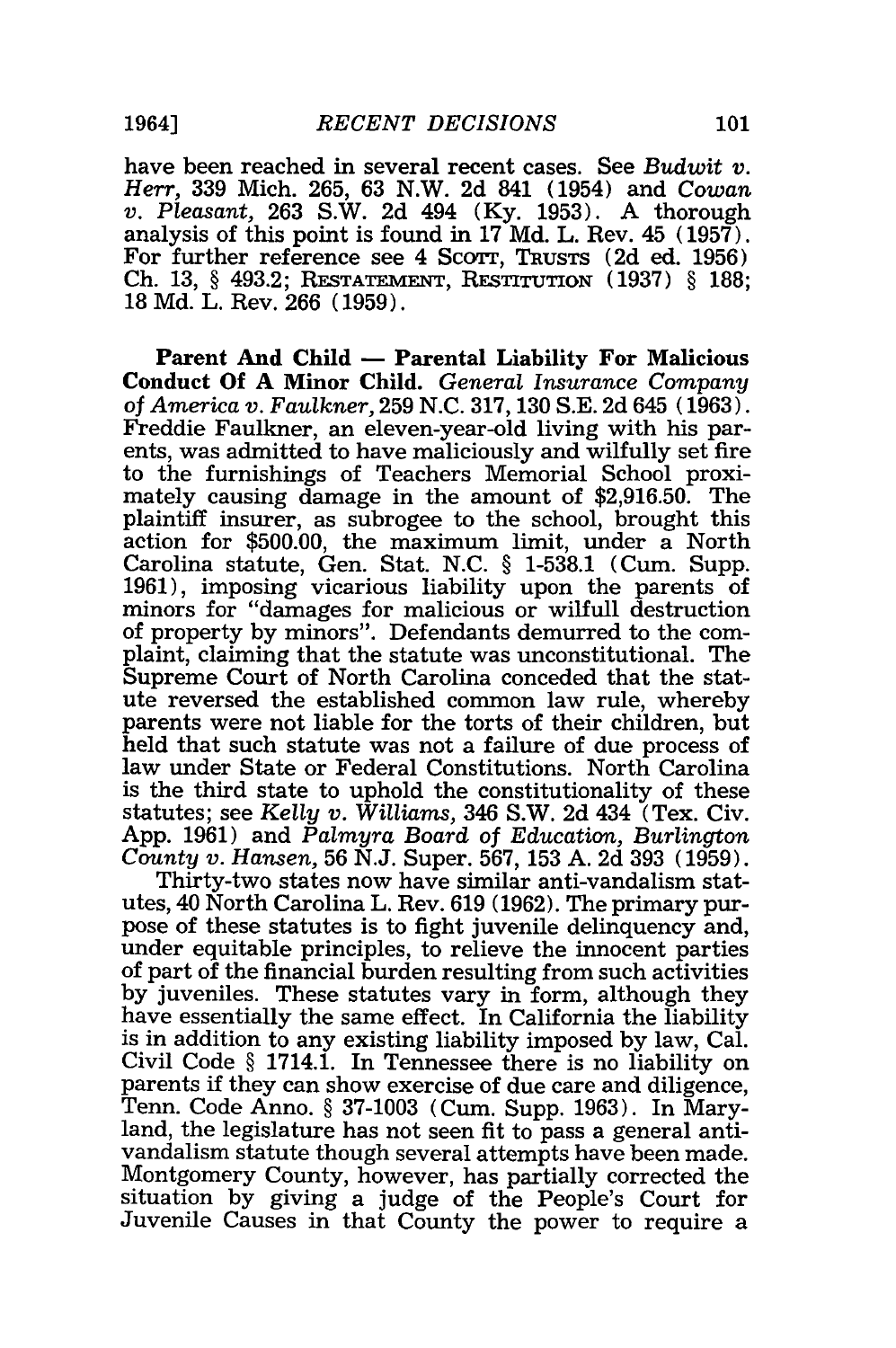parent to make restitution for the destructive acts of his child, see 2 MD. CODE (Cum. Supp. 1962) Art. 26, § 76(i).

Religious Societies **-** Majority Group Enjoined From Using Church Property For Teaching Of Doctrines Contrary To Beliefs For Which Property Was Dedicated. *Holiman v. Dovers,* **......** Ark **....... ,** 366 S.W. 2d 197 (1963). Plaintiffs, a minority faction in the Landmark Missionary Baptist Church of Traskwood, Arkansas, a self-governing congregational church, sought to enjoin Dovers, the pastor, and the majority group, from using the church property for the preaching of doctrines fundamentally contrary to the original faith and to which the property had been dedicated. The trial court refused to grant the relief, stating that the doctrinal differences were too minor for judicial cognizance. In granting the relief, the Supreme Court of Arkansas held that the controlling faction of a selfgoverning congregational church may not divert church property for uses for or in support of doctrines contrary to the beliefs and dogma for which the church was dedicated. The Court stated that equitable relief is a proper remedy to be invoked to protect the property kept in trust for the practice of a particular type of religious creed and that courts should not hesitate to assume jurisdiction when a schism affects property rights. They further decided that no judicial determination of religious doctrine was necessary, for, through the use of experts, a factual finding could be made as to whether there had been such a departure from the original beliefs as to justify the relief sought. One judge dissented, asserting that there was no way the Court could decide the question without judicially determining what the fundamental religious tenets of the Landmark Baptist Church originally were, and then comparing them to the tenets of the present majority to see if there had been such a deviation as claimed by the minority. To do this was to "embark on a sea of religious turmoil that may ultimately result in shipwreck."

*Brown v. Scott,* 138 Md. 237, 113 A. 727 (1921), involved an attempt by a majority of church trustees to change religious affiliation from Methodist to Episcopal. This was successfully thwarted by an injunction. The Court of Appeals held that while any number of members are free to affiliate with whatever group they choose, they cannot by so doing affect the property rights of others nor divert the use of property held in trust for a delineated purpose to a different one. For further reference see: 45 Am. Jur.,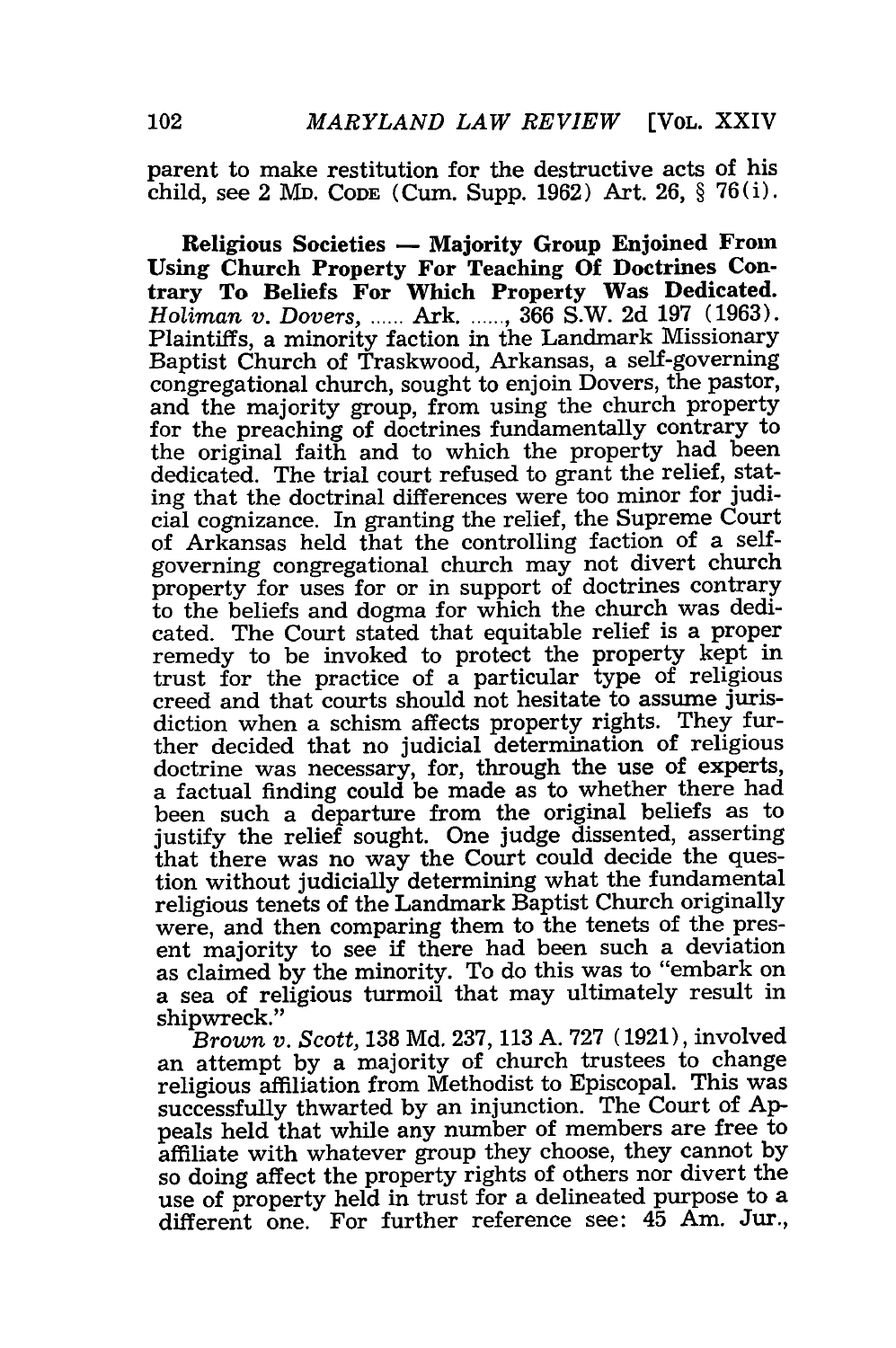Religious Societies, § 54 (1943); Annot., 70 A.L.R. 75 (1931); for a contrast in scope of application see *Davis v. Scher,* 356 Mich. 291, 97 N.W. 2d 137 (1959) and *Katz v. Goldman,* 33 Ohio App. 150, 168 N.E. 763 (1929).

**Severance - Same Counsel Representing CoDefendants With Conflicting Interests.** *Case v. North Carolina,* **315 F.** 2d 743 (4th Cir. **1963).** The defendant was jointly indicted with codefendant for a capital offense, and the same attorney was retained by both. Counsel moved for a severance on the ground that he represented both defendants and expected a conflict of interest to arise; the motion was denied. A conflict did in fact arise on the admission into evidence of codefendant's confession implicating and throwing the burden of guilt on defendant. Codefendant received a life sentence and defendant a death sentence. In habeas corpus proceedings the Court held that failure to grant a severance, where codefendants were represented by same counsel and a conflict of interest was imminent, constituted a denial of defendant's right to effective representation and undivided loyalty of counsel during his trial on a capital offense. The dissent noted that since conflicts of interest are inherent in any joint trial the ruling will permit codefendants in capital cases to force severance by the simple device of retaining the same counsel.

Most conflict of interest cases deal with *appointed* counsel representing both codefendants. The leading case is *Glasser v. U.S.,* 315 U.S. 60 (1942), which held that where a court appointed defendant's counsel to also represent codefendant over the objections of defendant, and with notice of potential conflicting interests, defendant was deprived of effective assistance of counsel. The Supreme Court also stated that the burden of representing codefendants may impair counsel's effectiveness even without any conflict of interest. In later cases the Tenth Circuit Court of Appeals has attempted to limit the scope of the *Glasser* rule by requiring both an actual conflict of interest and a timely protest. *Farris v. Hunter,* 144 F. 2d 63 (10th Cir. 1944); Roberts *v. Hunter,* 140 F. 2d 38 (10th Cir. 1943). Where these essentials are in the record it has been deemed error for a court to deny severance on motion made by counsel for codefendants. *Wright v. Johnston,* 77 F. Supp. 687 (N.D. Cal. 1948).

In Maryland every man has a right to be "allowed" counsel. Maryland Declaration of Rights, Art. XXI. Note, *The Right* to *Counsel for Indigents in State Criminal Trials,*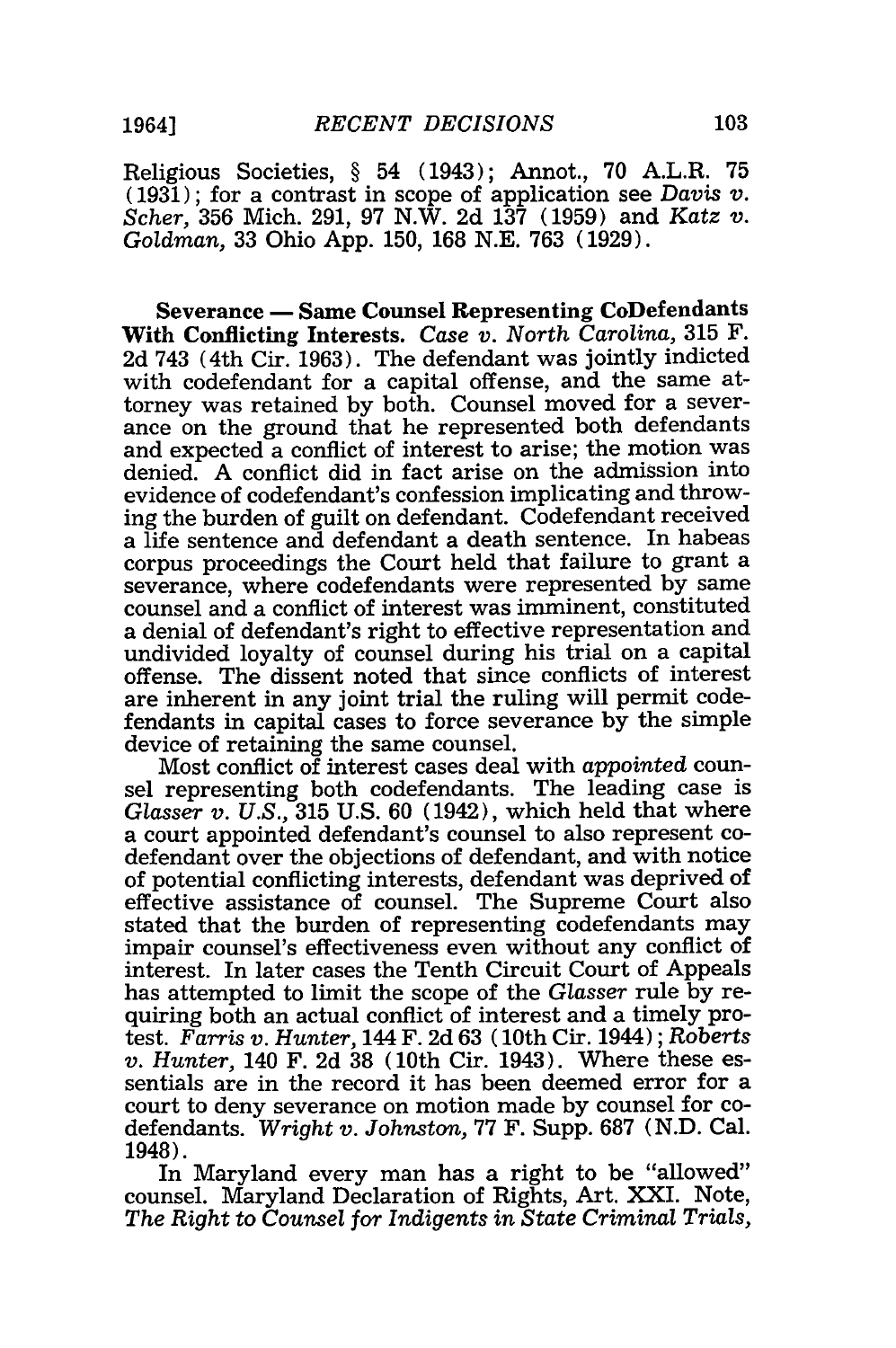23 Md. L. Rev. 332 (1963). To show error in denying a severance there must be a motion based on actual or imminently potential hostility of interest which deprived defendant of impartial and adequate representation. *Jones v. State,* 185 Md. 481, 487, 45 A. 2d 350 (1945); *Pressely v. State,* 220 Md. 558, 155 A. 2d 494 (1959). A case significant in light of the fears of the dissenting opinion in the principal case is *U.S. v. Bernett,* 103 F. Supp. 39 (Md. 1952), in which defendant and codefendant on trial for robbery knowingly retained the same counsel. The Court ruled defendant to be *estopped* from later asserting the inadequacy of his counsel. For further reference see *People v. Lanigan,* 22 Cal. 2d 569, 140 P. 2d 24 (1943) ; *People v. Rose,* 348 Ill. 214, 180 N.E. 791 (1932); Fellman, *Right* to *Counsel Under State Law,* 1955 Wis. L. Rev. 281 (1955); and Note, *Right to Benefit of Counsel Under the Federal Constitution,* 42 Col. L. Rev. 271 (1942).

Torts **- Illegitimate Child May Maintain Action For** Wrongful Death **Of** Mother. *Sneed v. Henderson, .....* Tenn. **......** , 366 S.W. 2d 758 (1963). The plaintiff, an illegitimate child, commenced this action to collect damages for the wrongful death of his mother under Tenn. Code Ann.  $\S$  20-607 (1956), which provides that such right of action "... shall pass ... to his children or to his next of kin...." The jury returned a verdict in favor of the plaintiff. The Supreme Court of Tennessee, on appeal, took the view that the wrongful death statute was in the nature of a law of descent and distribution and was for the benefit of those who would be beneficiaries under intestacy laws. An intestacy statute, Tenn. Code Ann. § 31-205 (1956), provides that an illegitimate child shall share equally with the legitimate children in the distribution of the deceased mother's personal property. Positing its decision on this statute, the Court reasoned that the illegitimate child was included by necessary implication within the terms "children" and "next of kin" as used in the wrongful death statute. Because the recovery in a wrongful death action becomes the personal property of the decedent's estate, in which the illegitimate child would share equally with the legitimate children, the Court reasoned that the illegitimate child should also have an equal right to bring suit, and held that under the laws of Tennessee an illegitimate child may maintain an action for the wrongful death of its mother.

6 MD. **CODE** (Cum. Supp. 1962) Art. 67, § 4 creates a wrongful death action for the benefit of the child and pro-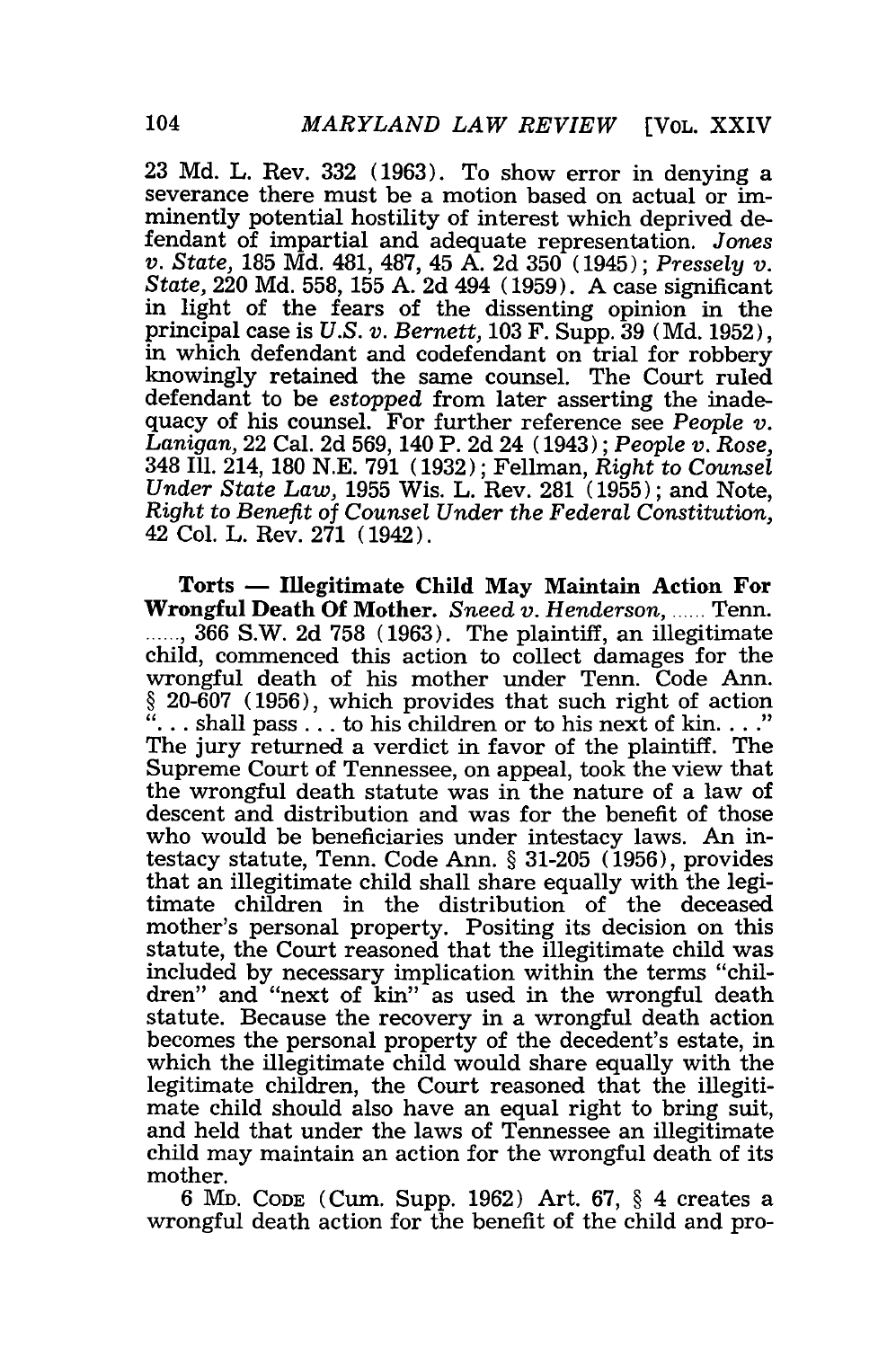vides that "'child' shall include an illegitimate child whenever the person whose death is so caused is the mother of such child **...** *.* The damages recoverable are based upon the pecuniary interest of the equitable plaintiff in the life of the person killed. Maryland has thus by statute solved the problem with which the Tennessee court was faced. For further reference see *State, Use of Holt v. Try, Inc.,* 220 Md. 270, 152 A. 2d 126 (1959); PROSSER, TORTS (2d ed. 1955) § 105, pp. 709-19; and Annot. 72 A.L.R. 2d 1235 (1960).

Torts **- United States Not Liable Under Federal Tort Claims Act For Alleged Negligent Hurricane Advisories.** *Bartie v. United States,* **216** F. Supp. **10** (W.D.La. **1963).** Plaintiff and his family resided on the Gulf Coast near Cameron, Louisiana. Hurricane Audrey, which struck this coastal area in **1957,** claimed the lives of his wife and five children. Plaintiff sued the United States Government under the Federal Tort Claims Act on the theory that the Government Weather Bureau was negligent in failing to give adequate warning of the approaching storm as well as the approximate correct time the hurricane would strike the coast. The Court (Hunter, **J.),** after examining the evidence and noting that no expert had testified to any negligence, determined that the official advisories were technically more than adequate, but that the forecasts received **by** the coastal people were not sufficient to convey the urgency of the situation. Since the Weather Bureau did not own or operate any of the broadcast facilities **by** which these forecasts were publicized, the Court held that the plaintiff had not established the defendant's negligence **by** a preponderance of the evidence.

Continuing, the Court stated that, even if plaintiff could have established some negligence on the part of the Weather Bureau and brought himself within the ambit of the act, the instant case came within the "discretionary function" exception to the Federal Tort Claims Act, **28 U.S.C.** § **2680(a) (1958),** and thus barred plaintiff from any recovery. The Court pointed out that the content and wording of the bulletins and advisories, which were in fact what the plaintiff had complained of, as well as the means and manner chosen to communicate these to the public, were  $\ldots$  determinations made by administrators involving policy, judgment and discretion", and thus came within the above mentioned "discretionary function" exception as interpreted in *Dalehite v. United States,* 346 **U.S. 15 (1953).** For further reference see *Mid-Central Fish Co. v. United*